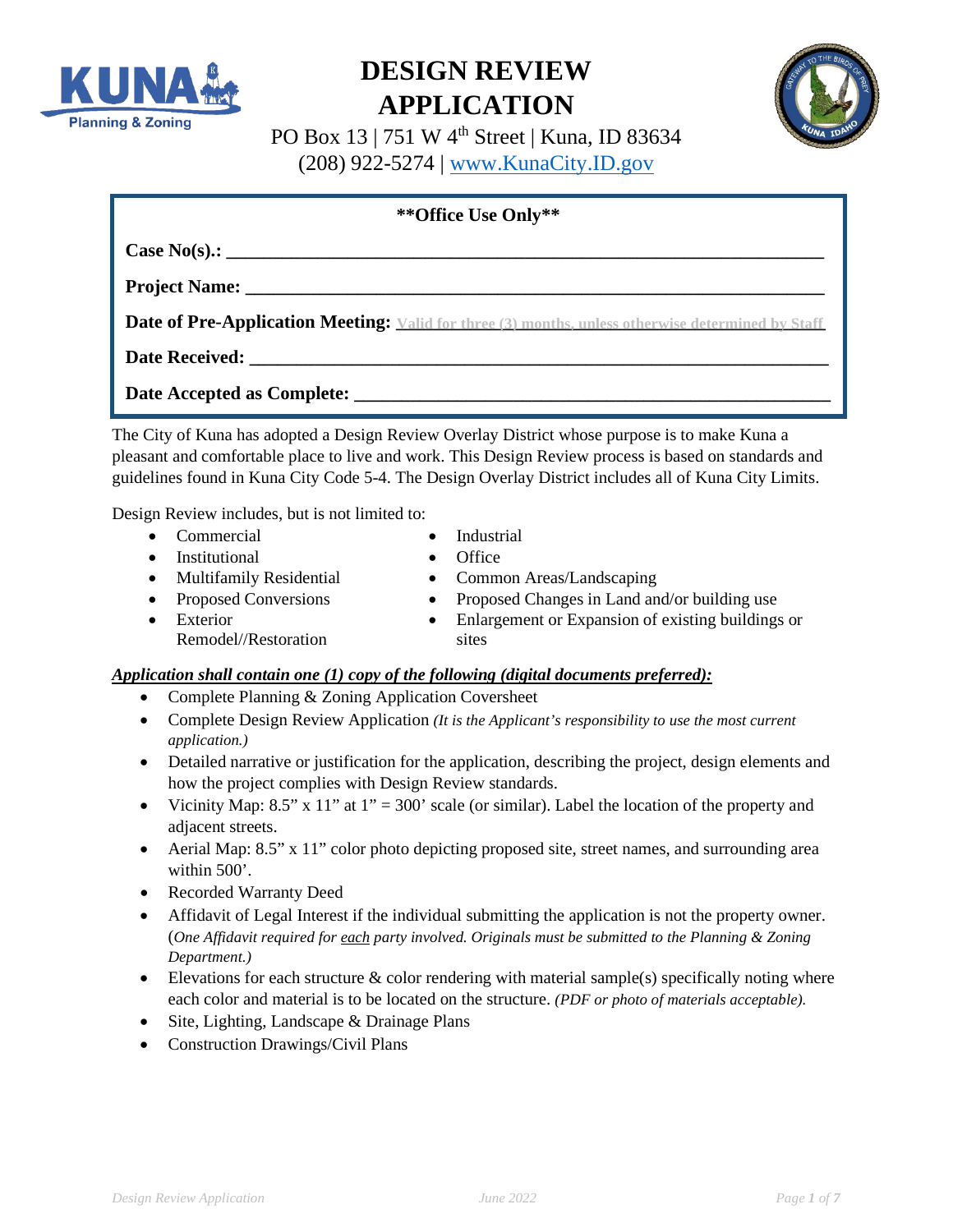# **Detailed Site Plan Requirements**

- Name of plan preparer with contact information
- Name of project and date
- North arrow
- Property Lines
- Existing structures Identify those which are relocated or removed
- On-site and adjoining streets, alleys, private drives and rights-of-way
- Drainage location and method of on-site retention/detention
- Location of public restrooms, if applicable
- Existing and/or proposed utility services; any above ground utility structures and provide their location
- Location and width of easements, canals and drainage ditches
- Location and dimensions of off-street parking
- Location and size of any loading areas, docks, ramps and vehicle storage or service areas
- Location of trash storage areas and exterior mechanical equipment; provide proposed method of screening
- Sign locations *(A separate Sign Application must be submitted; this is a Staff level review.)*
- On-site transportation circulation plan for motor vehicles, pedestrians and bicycles
- Locations and uses of *all* Open Spaces (*if applicable*)
- Location, types and sizes of sound and visual buffers *(all buffers must be located outside the public rights-of-way.)*
- Parking layout including spaces, driveways, curbs, cuts, circulation patterns, pedestrian walks and vision triangles
- Location and designation of subdivision lines *(if applicable)*, property lines, and rights-of-way
- Location of walls and fences; provide their height and material of construction
- Roofline and foundation plan of building and location onsite

# **Landscape Plan**

The Landscape Plan need to be drawn by the Project Architect, Professional Landscape Architect, Landscape Designer, or qualified Nurseryman for developments possessing more than twelve thousand (12,000) square feet of private land. The Landscape Plan must be colored and drawn to a scale no smaller than  $1" = 30'$ , unless otherwise approved. The Planning & Zoning Director may require the preparation of a landscape plan for smaller developments by one of the noted individuals, if the lot(s) have unique attributes. (*See Kuna City Code 5-17 Landscaping Requirements*)

- Name of plan preparer with contact information
- Name of project and date
- North arrow
- Boundaries, property lines and dimensions
- Location and design of areas to be landscaped
- Location and labels for all proposed plants
- Existing vegetation identified by species & sizes, and if they are proposed to be relocated or removed (*Retention of existing trees required, see Kuna City Code 5-17-4*)
- Plant lists or schedules with the botanical common name, quantity, and spacing as well as the size of all proposed landscape materials at time of planting
- Location of automatic, underground irrigation systems (*See Kuna City Code 5-17-11*)
- Clearly identify pressurized irrigation lines and underground water storage
- Location, description, materials, and cross-sections of special features, including berming, retaining walls, hedges, fencings, fountains, street/pathway furniture, etc.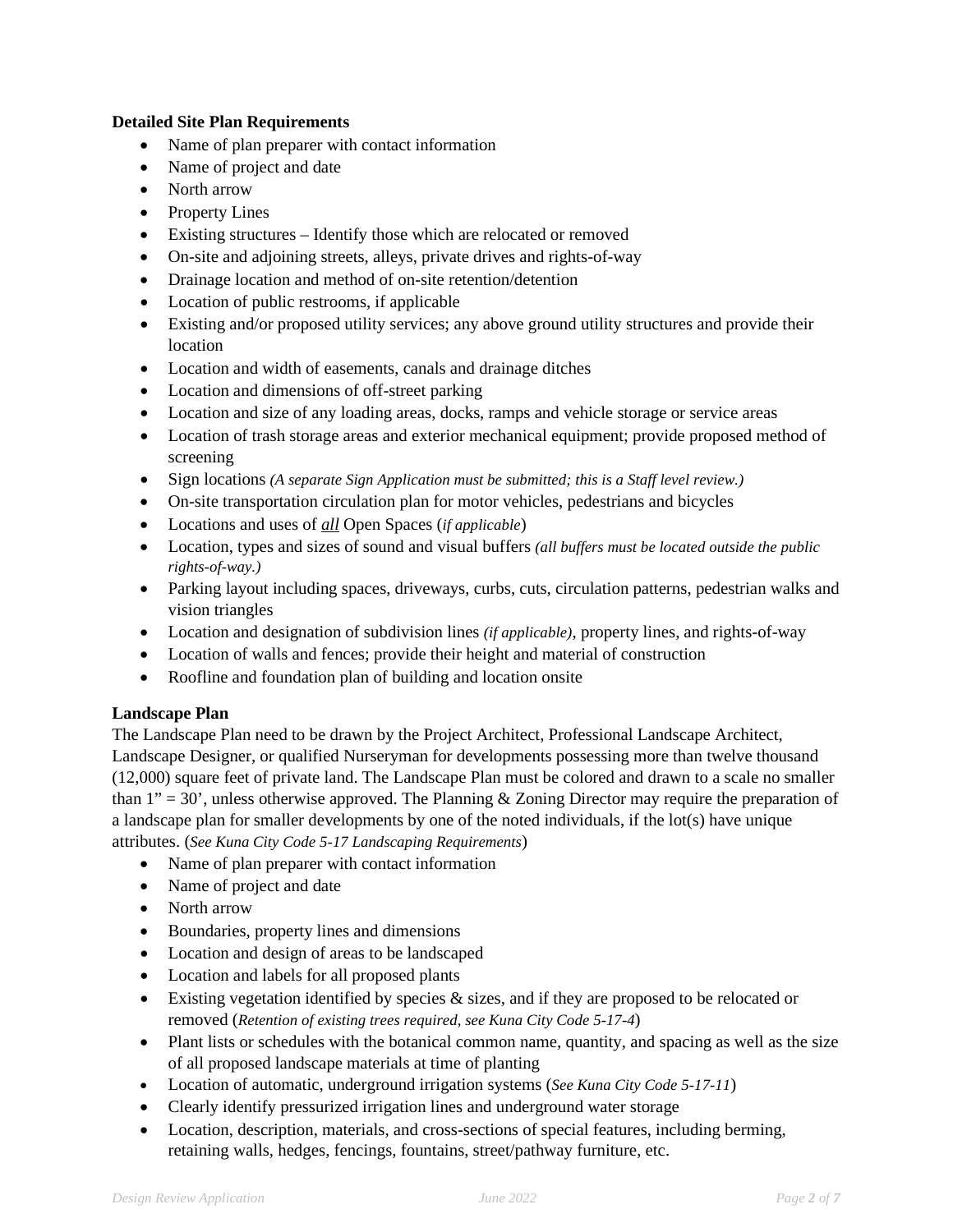- Sign locations (a separate sign application must be submitted)
- Locations of open spaces (*if applicable*)
- Parking areas
- Location and designations of all sidewalks
- Engineered Grading and Drainage Plans: A generalized drainage plan showing direction drainage with proposed on-site retention. Upon submission of building/construction plans for an approved Design Review application, a detailed site grading and drainage plan prepared by a registered professional engineer (PE), shall be submitted to the City for review and approval by the City Engineer.

#### **Building Elevations**

- Detailed elevation plans, in color, of each side of any proposed building(s) or addition(s). Label associated elevations with North, South, East, West
- Color renderings of all proposed building materials and indication where each material and color application are to be located, in PDF or JPEG format.
- Screening of mechanical equipment
- Provide a cross-section of the building showing any rooftop mechanical units and their roof placement
- Detailed trash enclosure elevation plans showing the materials to be used in construction

#### **Lighting Plan**

- Exterior lighting, including detailed cut sheets and photometric plan *(pedestrian, vehicle, security, decoration, etc.)*
- Types and wattage of all light fixtures. *(NOTE: Lighting fixtures shall comply with "Dark Sky" policies.)*
- Placement of all light fixtures shown on elevations and landscaping plans

# **Owner Information**

|                      | <b>Applicant Information</b>   |  |
|----------------------|--------------------------------|--|
|                      |                                |  |
|                      |                                |  |
| Phone: $\frac{1}{2}$ |                                |  |
|                      | <b>Engineer/Representative</b> |  |
|                      |                                |  |
|                      |                                |  |
|                      |                                |  |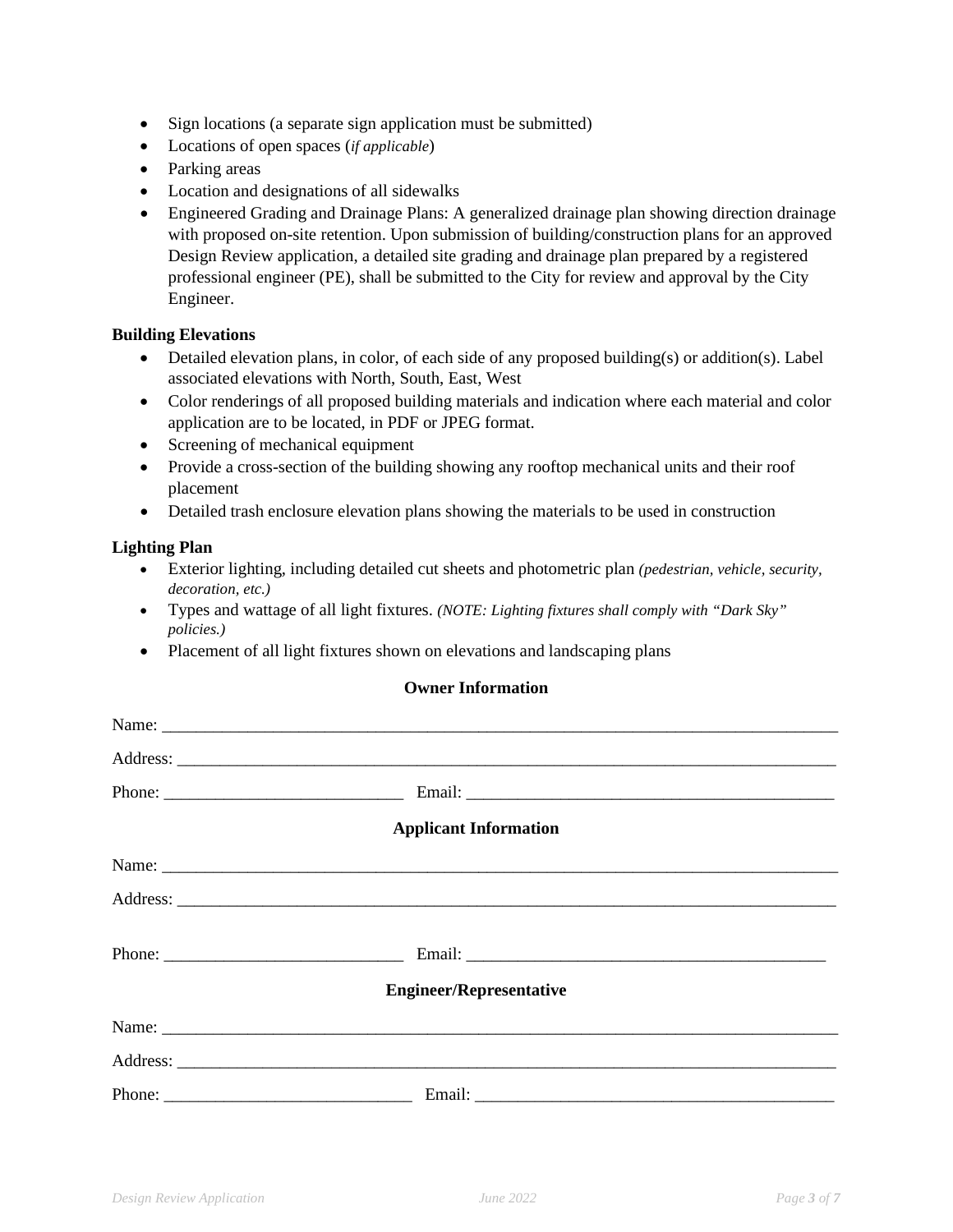# **Property Information**

| Please check the box that reflects the intent of the application:<br>$\Box$ Building Design Review $\Box$ Design Review Modification<br>$\Box$ Staff Level Application $\Box$ Subdivision/Common Area Landscape                                     |  |  |  |  |
|-----------------------------------------------------------------------------------------------------------------------------------------------------------------------------------------------------------------------------------------------------|--|--|--|--|
| 1. Briefly explain the nature of the request: ___________________________________                                                                                                                                                                   |  |  |  |  |
|                                                                                                                                                                                                                                                     |  |  |  |  |
|                                                                                                                                                                                                                                                     |  |  |  |  |
|                                                                                                                                                                                                                                                     |  |  |  |  |
|                                                                                                                                                                                                                                                     |  |  |  |  |
|                                                                                                                                                                                                                                                     |  |  |  |  |
| 4. What are the land uses of the adjoining properties?                                                                                                                                                                                              |  |  |  |  |
|                                                                                                                                                                                                                                                     |  |  |  |  |
|                                                                                                                                                                                                                                                     |  |  |  |  |
| 5. Is the project intended to be phased? If so, what is the phasing time period?                                                                                                                                                                    |  |  |  |  |
|                                                                                                                                                                                                                                                     |  |  |  |  |
|                                                                                                                                                                                                                                                     |  |  |  |  |
|                                                                                                                                                                                                                                                     |  |  |  |  |
|                                                                                                                                                                                                                                                     |  |  |  |  |
| 8. Number of Stories:<br>(The height and width relationship of new structures shall be compatible and consistent with the architectural<br>character of the area and proposed use. Height and area standards can be found in Kuna City Code 5-5-3.) |  |  |  |  |
| 9. What is the percentage of building space on the lot when compared to the total lot area:                                                                                                                                                         |  |  |  |  |
|                                                                                                                                                                                                                                                     |  |  |  |  |

\_\_\_\_\_\_\_\_\_\_\_\_\_\_\_\_\_\_\_\_\_\_\_\_\_\_\_\_\_\_\_\_\_\_\_\_\_\_\_\_\_\_\_\_\_\_\_\_\_\_\_\_\_\_\_\_\_\_\_\_\_\_\_\_\_\_\_\_\_\_\_\_\_\_\_\_\_\_\_\_\_\_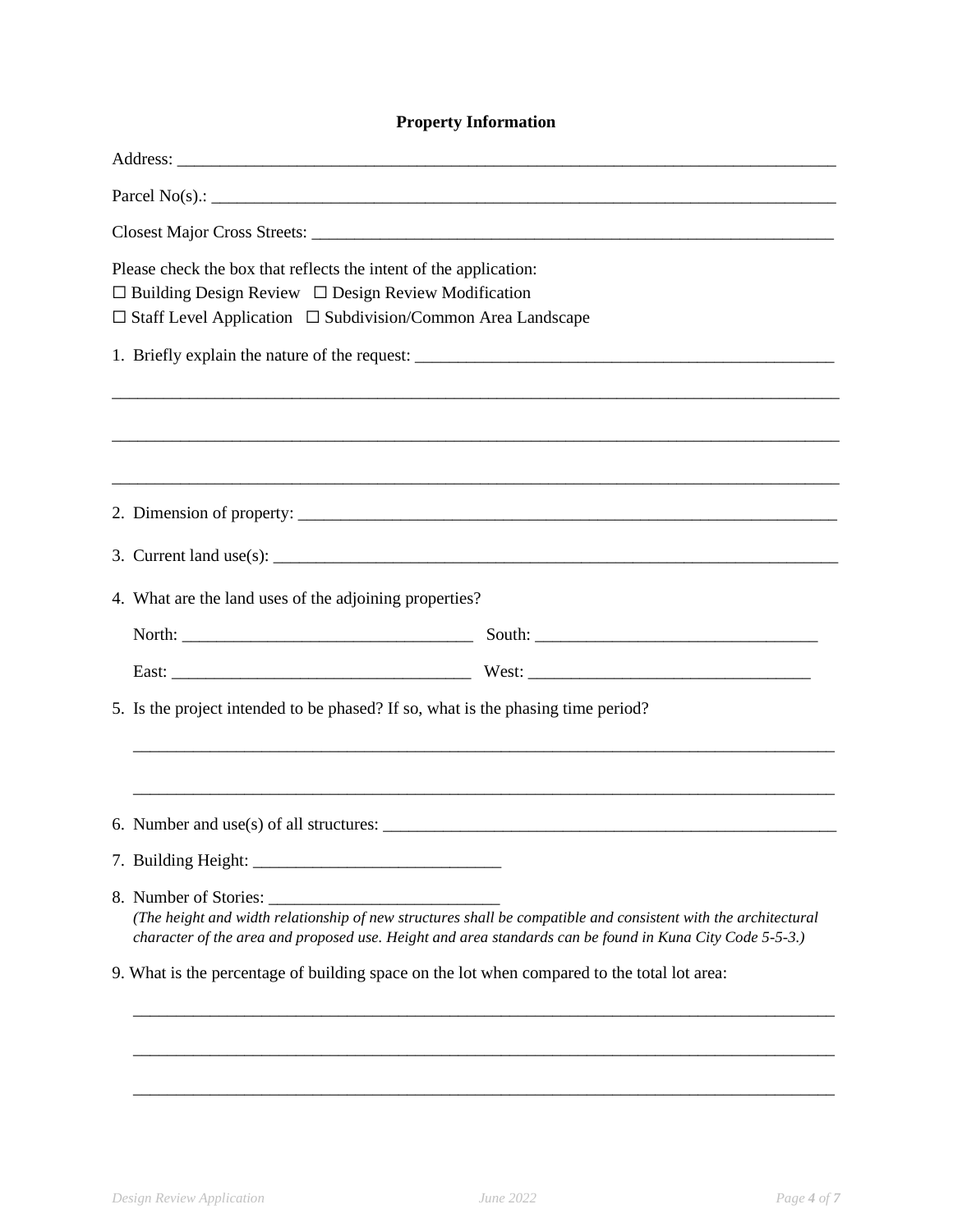# **Exterior Building Materials and Colors**

|                                      | <b>Material</b> | <b>Color</b> |
|--------------------------------------|-----------------|--------------|
| Roof:                                |                 |              |
| <b>Walls:</b> (include percentage of |                 |              |
| wall coverage of each                |                 |              |
| material)                            |                 |              |
| % of Wood Application:               |                 |              |
| % EIFS: (Exterior Insulation         |                 |              |
| <b>Finish System)</b>                |                 |              |
| % Masonry:                           |                 |              |
| % Face Block:                        |                 |              |
| % Stucco:                            |                 |              |
| Other:                               |                 |              |
| <b>Windows/Doors:</b>                |                 |              |
| <b>Soffits and Fascia:</b>           |                 |              |
| Trim, etc.:                          |                 |              |

#### **Mechanical Units**

\_\_\_\_\_\_\_\_\_\_\_\_\_\_\_\_\_\_\_\_\_\_\_\_\_\_\_\_\_\_\_\_\_\_\_\_\_\_\_\_\_\_\_\_\_\_\_\_\_\_\_\_\_\_\_\_\_\_\_\_\_\_\_\_\_\_\_\_\_\_\_\_\_\_\_\_\_\_\_\_\_\_\_\_\_

Please identify mechanical unit(s) size and placement: \_\_\_\_\_\_\_\_\_\_\_\_\_\_\_\_\_\_\_\_\_\_\_\_\_\_\_\_\_\_\_\_\_\_\_\_\_\_\_\_\_

Proposed screening method? \_\_\_\_\_\_\_\_\_\_\_\_\_\_\_\_\_\_\_\_\_\_\_\_\_\_\_\_\_\_\_\_\_\_\_\_\_\_\_\_\_\_\_\_\_\_\_\_\_\_\_\_\_\_\_\_\_\_\_\_\_

#### **Trash Enclosures**

\_\_\_\_\_\_\_\_\_\_\_\_\_\_\_\_\_\_\_\_\_\_\_\_\_\_\_\_\_\_\_\_\_\_\_\_\_\_\_\_\_\_\_\_\_\_\_\_\_\_\_\_\_\_\_\_\_\_\_\_\_\_\_\_\_\_\_\_\_\_\_\_\_\_\_\_\_\_\_\_\_\_\_\_\_

Please identify trash enclosure location, size, and construction materials: \_\_\_\_\_\_\_\_\_\_\_\_\_\_\_\_\_\_\_\_\_\_\_\_\_\_\_\_\_\_\_\_\_\_

# **Irrigation Ditches/Canals**

\_\_\_\_\_\_\_\_\_\_\_\_\_\_\_\_\_\_\_\_\_\_\_\_\_\_\_\_\_\_\_\_\_\_\_\_\_\_\_\_\_\_\_\_\_\_\_\_\_\_\_\_\_\_\_\_\_\_\_\_\_\_\_\_\_\_\_\_\_\_\_\_\_\_\_\_\_\_\_\_\_\_\_\_\_

Are there any irrigation ditches/canals on or adjacent to the property? YES NO If Yes, what is the name of the irrigation/drainage provider? \_\_\_\_\_\_\_\_\_\_\_\_\_\_\_\_\_\_\_\_\_\_\_\_\_\_\_\_\_\_\_\_\_\_\_\_ What is the proposed method of on-site drainage retention/detention? \_\_\_\_\_\_\_\_\_\_\_\_\_\_\_\_\_\_\_\_\_\_\_\_\_\_\_\_\_\_\_\_\_\_\_\_\_\_\_\_\_\_\_\_\_\_\_\_\_\_\_\_\_\_\_\_\_\_\_\_\_\_\_\_\_\_\_\_\_\_\_\_\_\_\_\_\_\_\_\_\_\_\_\_\_ **Fencing** Is there any existing fencing that will remain? If Yes, what is the fencing material, size and location? \_\_\_\_\_\_\_\_\_\_\_\_\_\_\_\_\_\_\_\_\_\_\_\_\_\_\_\_\_\_\_\_\_\_\_\_\_\_\_\_\_ \_\_\_\_\_\_\_\_\_\_\_\_\_\_\_\_\_\_\_\_\_\_\_\_\_\_\_\_\_\_\_\_\_\_\_\_\_\_\_\_\_\_\_\_\_\_\_\_\_\_\_\_\_\_\_\_\_\_\_\_\_\_\_\_\_\_\_\_\_\_\_\_\_\_\_\_\_\_\_\_\_\_\_\_\_ What is the fencing material for all new fencing? \_\_\_\_\_\_\_\_\_\_\_\_\_\_\_\_\_\_\_\_\_\_\_\_\_\_\_\_\_\_\_

*The City has regulations for fences, walls, and hedges (see Kuna City Code 5-5-5). A fence permit must but be acquired prior to installation of any fencing; a permit cannot be acquired until Design Review application Approval/Conditional Approval/Denial.*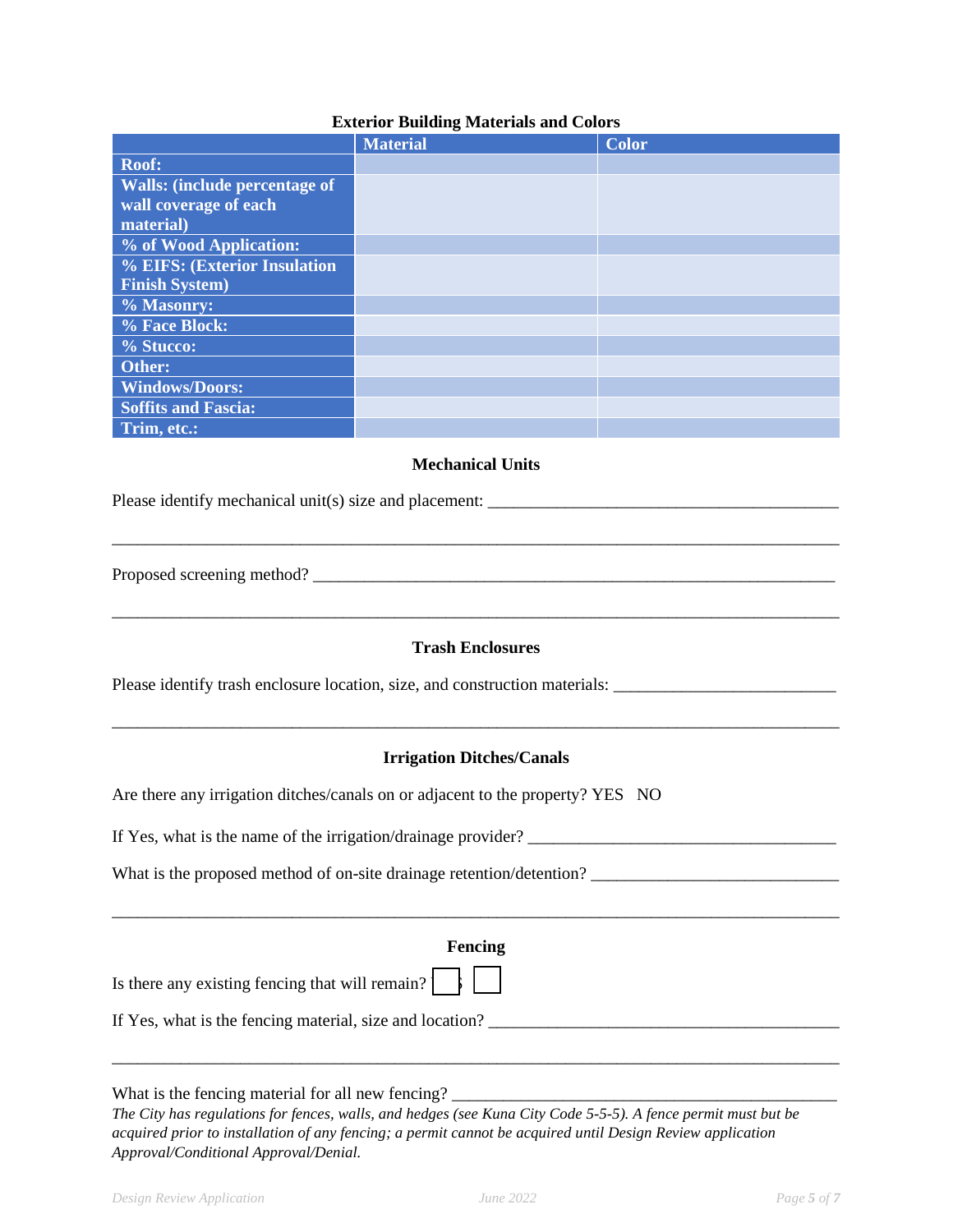### **Building Coverage**

| % of site devoted to building coverage?    |                        |
|--------------------------------------------|------------------------|
| % of site devoted to landscaping? (Include | <b>Square Footage:</b> |
| landscaped rights-of-way)                  |                        |
| % of site that is hard surface? (paving,   | <b>Square Footage:</b> |
| driveways, walkways)                       |                        |
| % of site devoted to other uses:           | Describe:              |
|                                            |                        |
|                                            |                        |
|                                            |                        |

# **Landscaping**

\_\_\_\_\_\_\_\_\_\_\_\_\_\_\_\_\_\_\_\_\_\_\_\_\_\_\_\_\_\_\_\_\_\_\_\_\_\_\_\_\_\_\_\_\_\_\_\_\_\_\_\_\_\_\_\_\_\_\_\_\_\_\_\_\_\_\_\_\_\_\_\_\_\_\_\_\_\_\_\_\_\_\_\_\_

\_\_\_\_\_\_\_\_\_\_\_\_\_\_\_\_\_\_\_\_\_\_\_\_\_\_\_\_\_\_\_\_\_\_\_\_\_\_\_\_\_\_\_\_\_\_\_\_\_\_\_\_\_\_\_\_\_\_\_\_\_\_\_\_\_\_\_\_\_\_\_\_\_\_\_\_\_\_\_\_\_\_\_\_\_

Please provide dimensions of landscaped areas within public rights-of-way: \_\_\_\_\_\_\_\_\_\_\_\_\_\_\_\_\_\_\_\_\_\_\_\_\_\_\_\_\_\_\_\_\_\_\_

Are there any existing trees of 4" or greater in caliper on the property? YES NO If Yes, what type, size and general location? (*Please indicate location on site plan. NOTE: It is the city's goal to preserve such trees.)*

# **Dock Loading Facilities**

\_\_\_\_\_\_\_\_\_\_\_\_\_\_\_\_\_\_\_\_\_\_\_\_\_\_\_\_\_\_\_\_\_\_\_\_\_\_\_\_\_\_\_\_\_\_\_\_\_\_\_\_\_\_\_\_\_\_\_\_\_\_\_\_\_\_\_\_\_\_\_\_\_\_\_\_\_\_\_\_\_\_\_\_\_

\_\_\_\_\_\_\_\_\_\_\_\_\_\_\_\_\_\_\_\_\_\_\_\_\_\_\_\_\_\_\_\_\_\_\_\_\_\_\_\_\_\_\_\_\_\_\_\_\_\_\_\_\_\_\_\_\_\_\_\_\_\_\_\_\_\_\_\_\_\_\_\_\_\_\_\_\_\_\_\_\_\_\_\_\_

Will there be any dock loading facilities? YES NO *(If Yes, please continue; if No, please skip this section.)* 

No. of dock loading facilities and their location: \_\_\_\_\_\_\_\_\_\_\_\_\_\_\_\_\_\_\_\_\_\_\_\_\_\_\_\_\_\_\_\_\_\_\_\_\_\_\_\_\_\_\_\_\_\_

What is the proposed method of screening? \_\_\_\_\_\_\_\_\_\_\_\_\_\_\_\_\_\_\_\_\_\_\_\_\_\_\_\_\_\_\_\_\_\_\_\_\_\_\_\_\_\_\_\_\_\_\_\_\_

#### **Pedestrian Amenities**

\_\_\_\_\_\_\_\_\_\_\_\_\_\_\_\_\_\_\_\_\_\_\_\_\_\_\_\_\_\_\_\_\_\_\_\_\_\_\_\_\_\_\_\_\_\_\_\_\_\_\_\_\_\_\_\_\_\_\_\_\_\_\_\_\_\_\_\_\_\_\_\_\_\_\_\_\_\_\_\_\_\_\_\_\_

Are there any proposed pedestrian amenities? (i.e. bike racks, trash receptacles, drinking fountains, benches, etc.) YES NO

If Yes, please indicate type, number of each type: \_\_\_\_\_\_\_\_\_\_\_\_\_\_\_\_\_\_\_\_\_\_\_\_\_\_\_\_\_\_\_\_\_\_\_\_\_\_\_\_\_\_\_\_

| <b>Parking</b>                                     |             |  |  |  |
|----------------------------------------------------|-------------|--|--|--|
|                                                    | Dimensions? |  |  |  |
|                                                    | Dimensions? |  |  |  |
| Total number of compact spaces $(8' \times 17')$ ? |             |  |  |  |